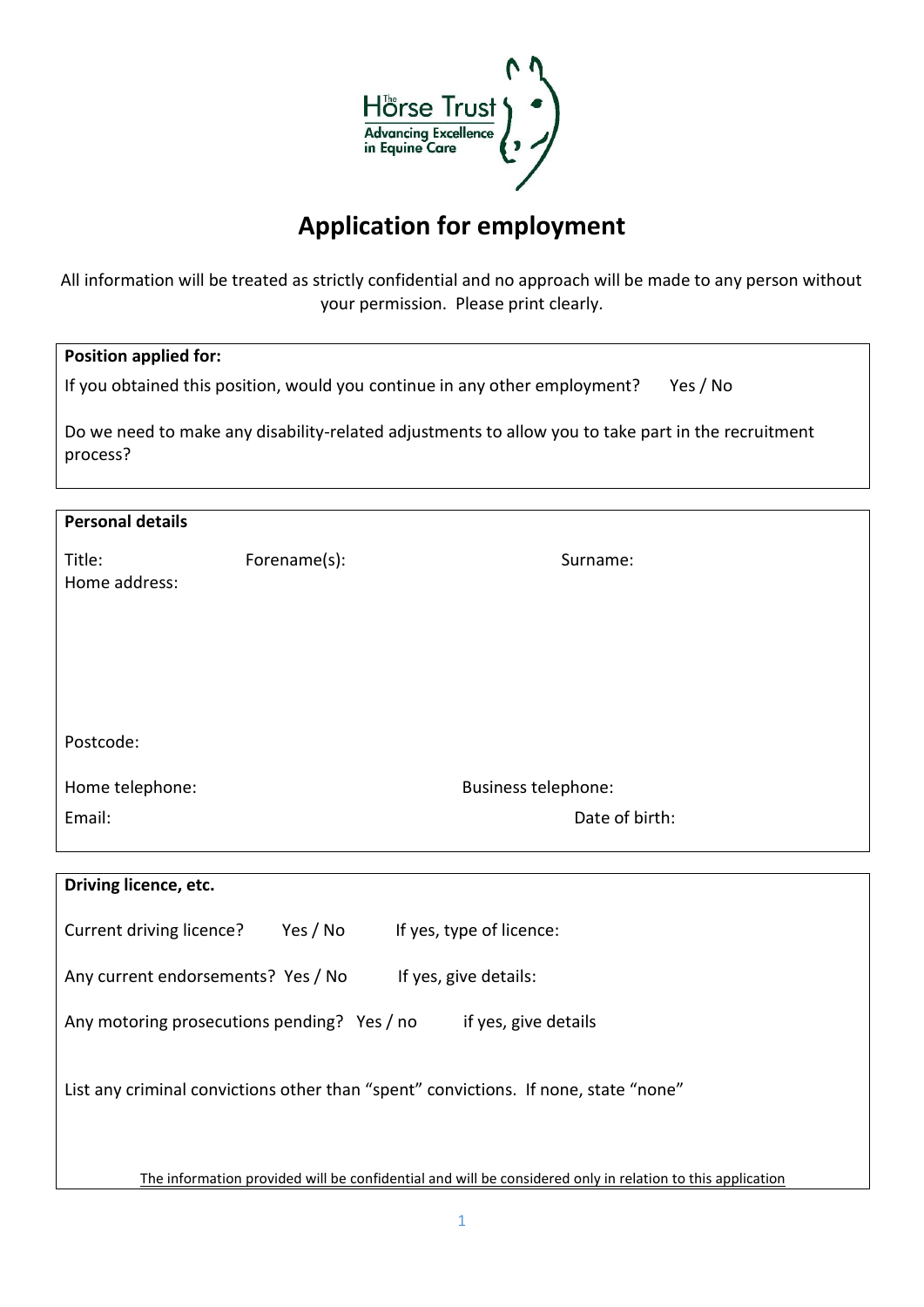| <b>Education and training</b> |       |                |
|-------------------------------|-------|----------------|
| School, college, etc.         | Dates | Qualifications |
|                               |       |                |
|                               |       |                |
|                               |       |                |
|                               |       |                |
|                               |       |                |
|                               |       |                |
|                               |       |                |
|                               |       |                |
|                               |       |                |
|                               |       |                |
|                               |       |                |
|                               |       |                |
|                               |       |                |
|                               |       |                |
|                               |       |                |
|                               |       |                |
|                               |       |                |
|                               |       |                |
|                               |       |                |

| <b>Previous employment</b> |       |                      |
|----------------------------|-------|----------------------|
| Employer details           | Dates | Job title and duties |
|                            |       |                      |
|                            |       |                      |
|                            |       |                      |
|                            |       |                      |
|                            |       |                      |
|                            |       |                      |
|                            |       |                      |
|                            |       |                      |
|                            |       |                      |
|                            |       |                      |
|                            |       |                      |
|                            |       |                      |
|                            |       |                      |
|                            |       |                      |
|                            |       |                      |
|                            |       |                      |
|                            |       |                      |
|                            |       |                      |
|                            |       |                      |
|                            |       |                      |
|                            |       |                      |
|                            |       |                      |
|                            |       |                      |
|                            |       |                      |
|                            |       |                      |
|                            |       |                      |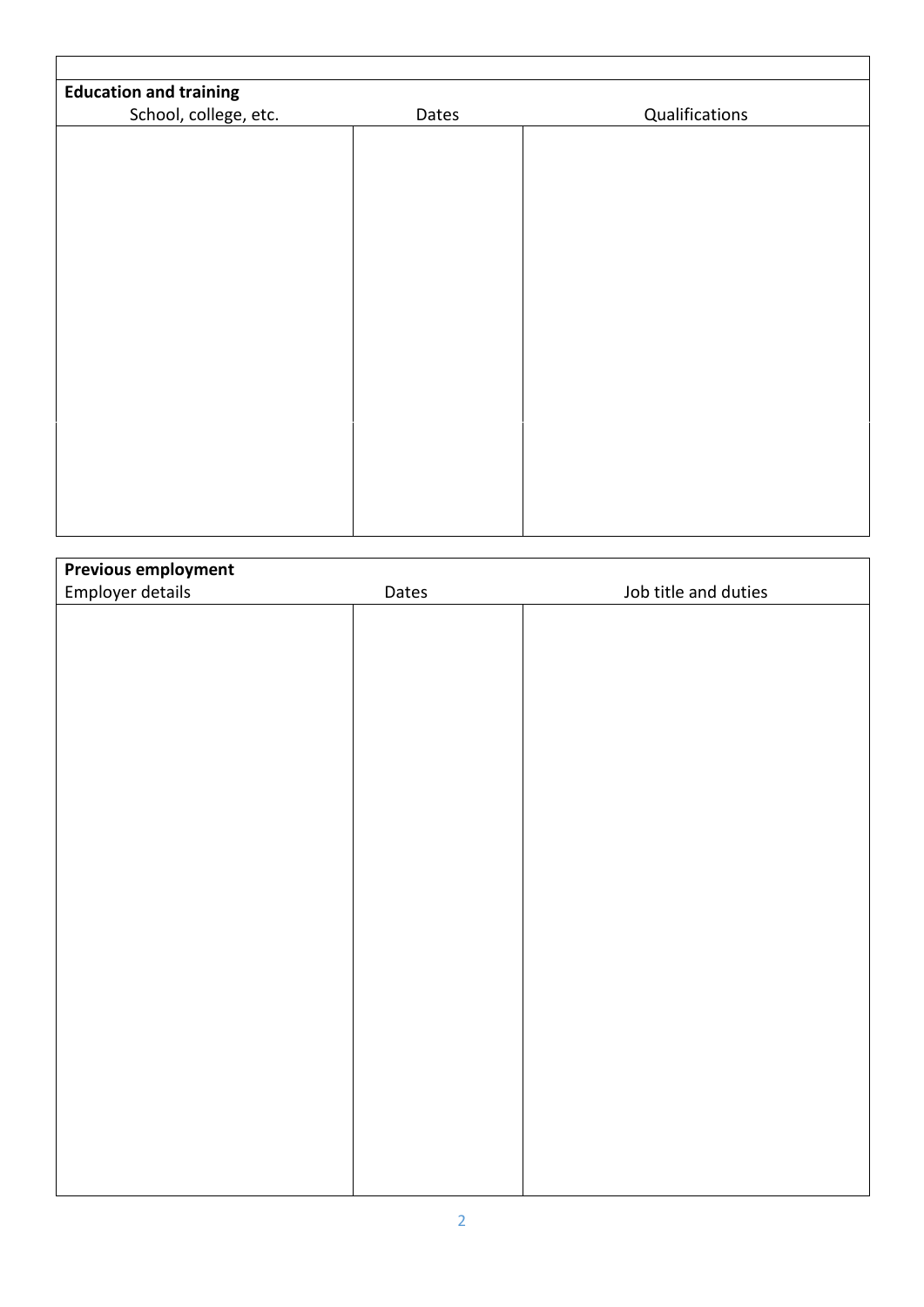**Why would you like to work for The Horse Trust? What are you interested in regarding the role?**

**Please detail your equine handling experience:**

- **a) What different types of horses have you worked with?**
- **b) In what capacity have you worked with them?**
- **c) How long have you worked with horses in a professional or personal setting?**

**Are you interested in being outside, training or retraining horses?**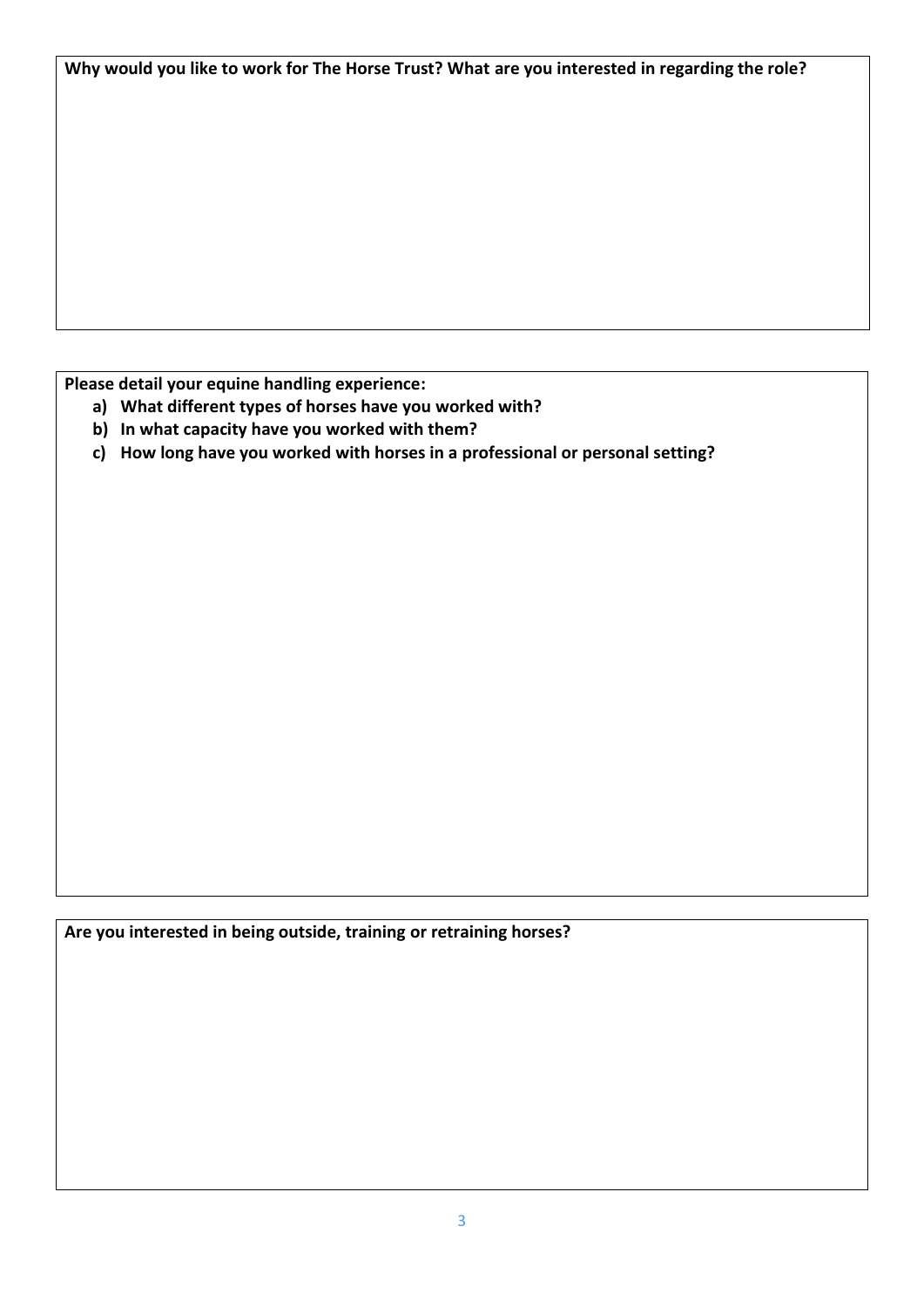**How would you feel about completing office-based tasks?**

**Are you interested in gaining experience in training people, either face to face or using an online learning platform?**

**What experience do you have with Microsoft Office products? (Excel, PowerPoint, Outlook etc.)**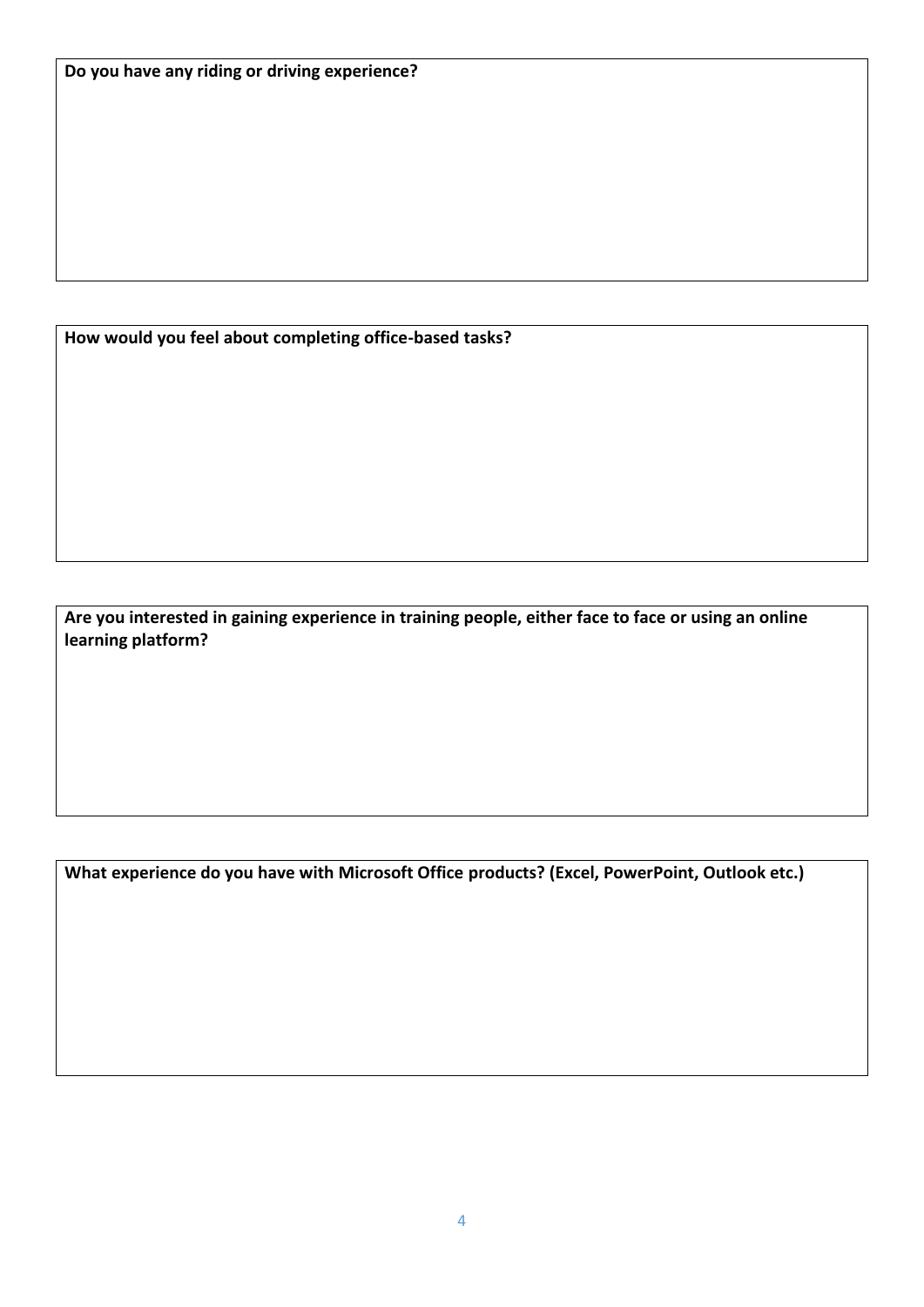**What are your strengths/achievements/areas for improvement?**

**Please detail any further information/relevant experience you wish to put forward in support of your application**